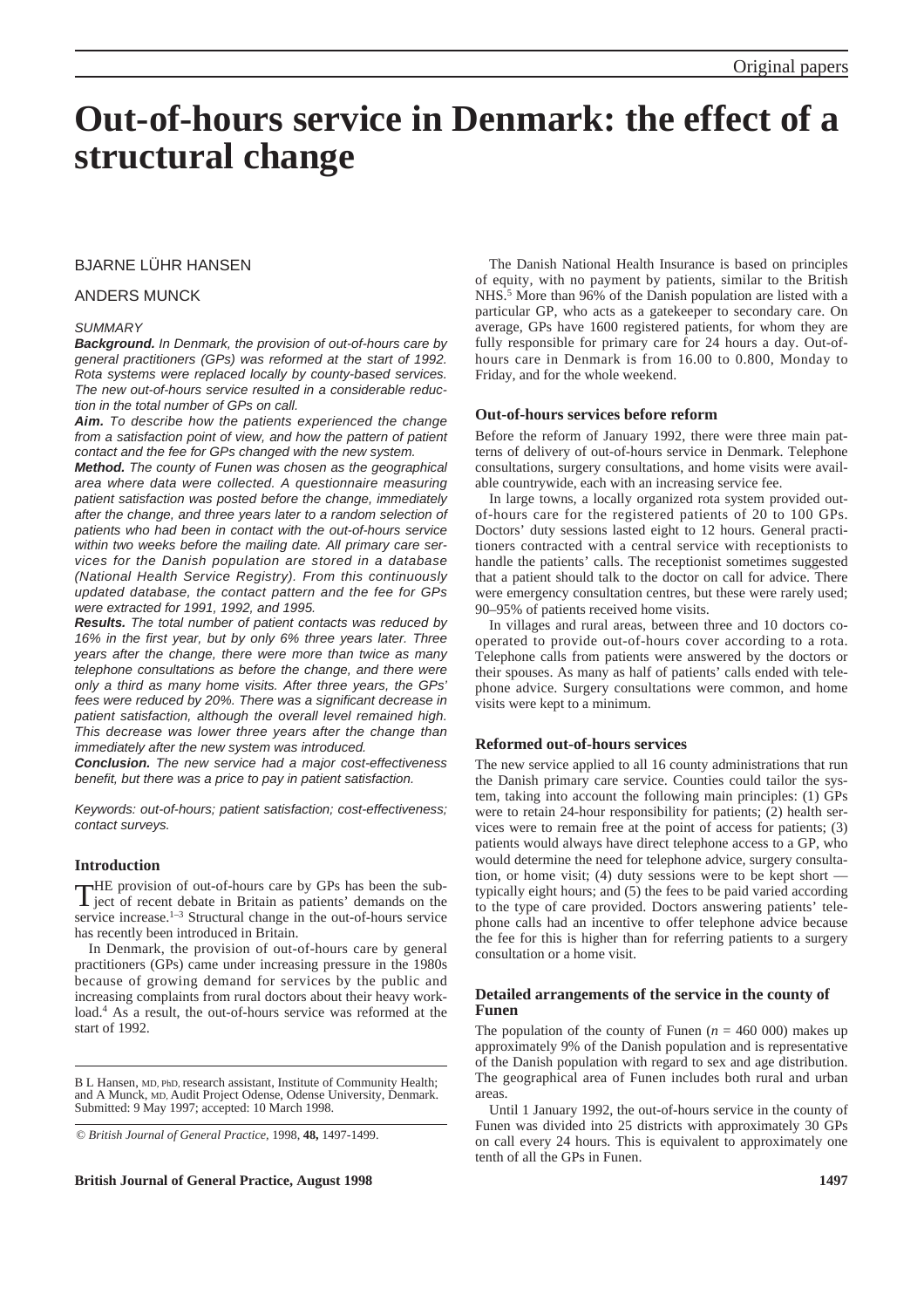## B Lühr Hansen and A Munck **Original papers Original papers**

When the new service was implemented, eight emergency clinics were established at regional hospitals to provide convenient access for all parts of the county. Patients wanting out-ofhours service call one central triage centre with GPs ready to answer the telephone. According to expected patient demand, day of the week, and time, between one and six doctors are on duty at the triage centre. The planned call rate to each doctor on telephone duty is 10–15 per hour. At the emergency clinics, nine GPs alternate between surgery consultation and home visits.

After midnight, the out-of-hours service provides only telephone consultation and home visits, which are made by three doctors covering the whole of Funen. The introduction of the new out-of-hours service has thus resulted in a considerable reduction in the total number of GPs on call.

The introduction of the new service raised the following questions, which were very much on the minds of the population, the politicians, and the GPs:

- 1. How would people experience the change from a satisfaction point of view?
- 2. How would the pattern of patient contact change?
- 3. What would be the effect on the cost of the services?

The present article presents data concerning these questions.

#### **Method**

Patient satisfaction was measured using a questionnaire posted to a random sample, and the contact pattern was extracted from the National Health Service Registry in the county of Funen.

## **Pattern of patient contacts and fee for general practitioners**

All primary care services for the Danish population are stored in a computer at the National Health Service Registry, which is being continuously updated. The patient/doctor contact pattern and out-of-hours fee for the GPs were extracted for the years 1991, 1992, and 1995.

#### **Patient satisfaction**

Questionnaires were mailed to a random sample of patients in 1991 (six months before the change), in 1992 (six months after the change), and in 1995 (three years after the change). The questionnaires were sent to patients who had been in contact with the out-of-hours service during the two weeks before the mailing, as follows: to 631, 460, and 1631 patients in 1991, 1992, and 1995 respectively. The response rate was 76% (*n* = 480), 74% (*n*  $= 322$ ), and 77% ( $n = 1256$ ) respectively. Non-responder analysis has not been carried out.

The following variables were registered in the questionnaire: age, sex, overall patient satisfaction, patient satisfaction with structure-oriented conditions (waiting time, transport problems), and the importance of being acquainted with the doctor on call. Patient satisfaction was related to a specific contact (all within two weeks).

Categorical measurements of satisfaction were tabulated for each year and compared using a chi-squared analysis.

## **Results**

#### *Number and type of patient contacts*

Table 1 shows the total number of contacts and the distribution of the contact pattern in the year before the change, one year after, and three years after the change. During the first year after the change, the total number of contacts with the out-of-hours service was reduced by 16%. The number of contacts increased

during the following years and, three years after the change, the number was reduced by only 6% compared with the year before the change.

Moreover, there was a change in the pattern of contact. There were more than twice the number of telephone consultations in 1995 as in 1991, and there were only a third as many home visits in 1995 as in 1991.

#### *Fee for general practitioners*

The county of Funen's costs for fees for the GPs were DKK50.1 million before the structural change (1991) and DKK38.5 million (1992) and DKK40.8 million (1995) after the structural change. After three years, the annual expenditure on doctors' fees was reduced by DKK9.3 million, equivalent to a reduction of 20%. The reduction was caused less by a fall in the total number of contacts than by a change in the contact pattern.

#### *Patient satisfaction*

There was no difference in age (mean 37.4, 38.6, and 35.6 years) and sex (42%, 46%, and 45% men) distribution between 1991, 1992, and 1995.

Table 2 shows that patient satisfaction was significantly lower in 1992 than in 1991 ( $P = 0.00001$ ). Three years after the structural change (1995), the patients had become more satisfied, but were still significantly less satisfied than in 1991 ( $P = 0.0002$ ). However, the increase in dissatisfaction was small: 15% (28–13%) from 1991 to 1992 and 6% (19–13%) from 1991 to 1995.

If patient satisfaction is broken down into satisfaction with telephone consultations, surgery consultations, and house visits (Tables 3–5), it appears that surgery consultations alone gave rise to greater dissatisfaction. There was a drop in satisfaction in 1992 immediately after the reform for all types of patient contacts, but patients were beginning to be more satisfied again by 1995. In 1995, the patients expressed the same satisfaction with telephone consultations and home visits as in 1991. Patients who had received a surgery consultation in 1995 ( $n = 540$ ) stated that waiting time (24.1%) and uncertainty regarding length of waiting time (16.5%) gave rise to dissatisfaction. Patients who were unable to drive to the emergency clinic themselves and who had

**Table 1.** Number and type of patient contact in the years 1991, 1992, and 1995.

|                                                  | 1991    | 1992     | 1995    |
|--------------------------------------------------|---------|----------|---------|
| Telephone consultations                          | 52 140  | 100 000  | 121 500 |
|                                                  | (22%)   | $(50\%)$ | (54%)   |
| Surgery consultations                            | 49 770  | 58 000   | 60 750  |
|                                                  | (21%)   | (29%)    | (27%)   |
| House visits                                     | 135 090 | 42 000   | 42 750  |
|                                                  | (57%)   | (21%)    | (19%)   |
| Total number of contacts<br>per 1000 inhabitants | 0.5138  | 0.4317   | 0.4811  |

**Table 2.** Overall patient satisfaction in 1991, 1992, and 1995 (all contacts).

|                                                                     | 1991                        | 1992                        | 1995                         |
|---------------------------------------------------------------------|-----------------------------|-----------------------------|------------------------------|
| Satisfied (%)<br>Partly satisfied (%)<br>Dissatisfied (%)<br>Number | 68.2<br>19.1<br>12.7<br>465 | 50.5<br>21.8<br>27.7<br>325 | 55.7<br>25.2<br>19.1<br>1203 |

#### **1498 British Journal of General Practice, August 1998**